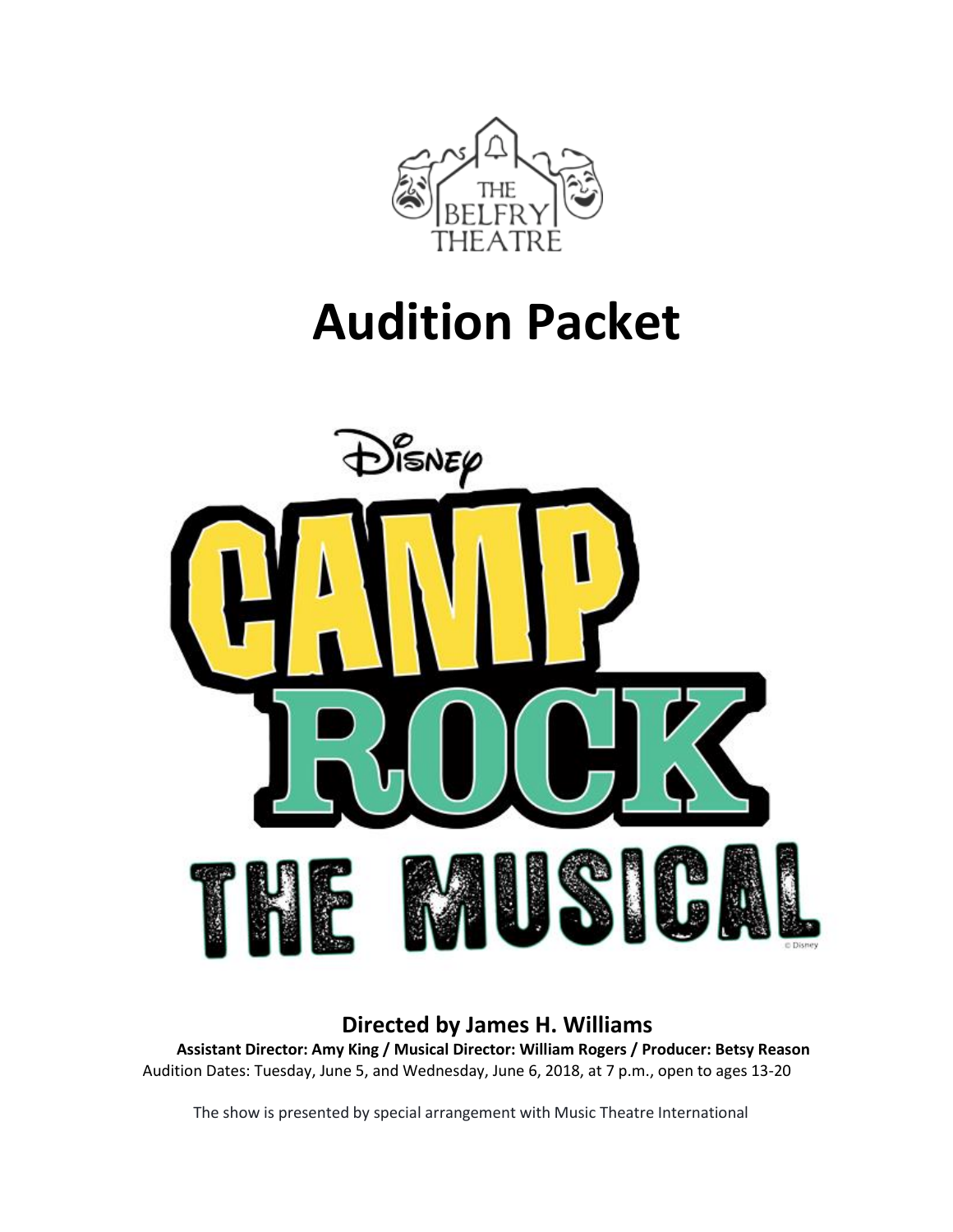# **ABOUT THE BELFRY THEATRE**

In July of 1965, a collection of Noblesville residents who enjoyed gathering to read plays decided it was time to take their passion to the next step. That summer, Mrs. Anne Braswell, Mr. and Mrs. Frank Campbell, Mrs. and Mrs. Robert Kraft, Mr. and Mrs. John Kyle, Mrs. Shirley Pritchard and their leader, the Rev. John Burbank formed the Hamilton County Theatre Guild.

The Belfry Theatre is a friendly, welcoming place where those who wish to express their acting or other creative skills meet those who enjoy and appreciate quality productions of comedies, musicals, and dramas. Our goal is to attract and develop good actors and production personnel and showcase their talents in exceptional productions that will enrich and entertain our prospective audiences. We welcome diversity.

## **ABOUT APPRENTICE PLAYERS**

The Belfry Theatre is proud of its tradition of promoting the performing arts to our youth in an effort to encourage and nurture future generations of thespians. Initiated by founding member, the late Betty Lou Kyle, The Belfry has been producing the Apprentice Players shows since its pilot season.

# **DIRECTORS FOR THIS PRODUCTION**

| Director:                  | James H. Williams     |
|----------------------------|-----------------------|
| <b>Assistant director:</b> | Amy King              |
| <b>Musical director:</b>   | <b>William Rogers</b> |
| Choreographer:             | Amber Phlipot         |
| <b>Producer:</b>           | <b>Betsy Reason</b>   |

-James H. Williams directed The Belfry's "How to Succeed in Business without Really Trying," a musical, last spring; and Mud Creek Players' "Clue: The Musical." He is an Eagle Scout, Assistant Scout Master Troop 303 Fishers, and has been The Belfry Apprentice Players assistant director for several years.

-Amy King has more than 17 years of experience as a student and instructor of dance and musicals. She codirected dance recitals and talent competitions. She got involved when daughter, Katelyn, was cast in first role.

-William Rogers directs the choral program at Fishers Jr. High School, after teaching late-elementary/earlyintermediate students music and choir at Hamilton Southeastern Schools in Fishers. Mr. Rogers has served as a guest conductor for Ball State University Summer Chorus and has completed post-graduate studies in conducting.

-Amber Phlipot has a bachelor of arts in performing arts from Butler University with a vocal music major, dance and theater minors. She has been teaching dance for 14 years, including ballet, tap, jazz and musical and theater. She came to The Belfry when her daughters, Gracie and Sophia, got involved.

-Betsy Reason is producing her second show for The Belfry. The first was Apprentice Players' "Little Mermaid Jr., The Musical," in 2017. She got involved when daughter, Addison McMillan, was cast in first role.

# **WHO TO CONTACT**

| Production and Audition Inquiries         | Director, James H Williams $-$ gemini1969@gmail.com         |
|-------------------------------------------|-------------------------------------------------------------|
| Production and Audition Inquiries         | Assistant director, Amy King, amyeking@sbcglobal.net        |
| General Inquiries and program advertising | Producer, Betsy Reason betsy.reason@gmail.com, 317-440-3792 |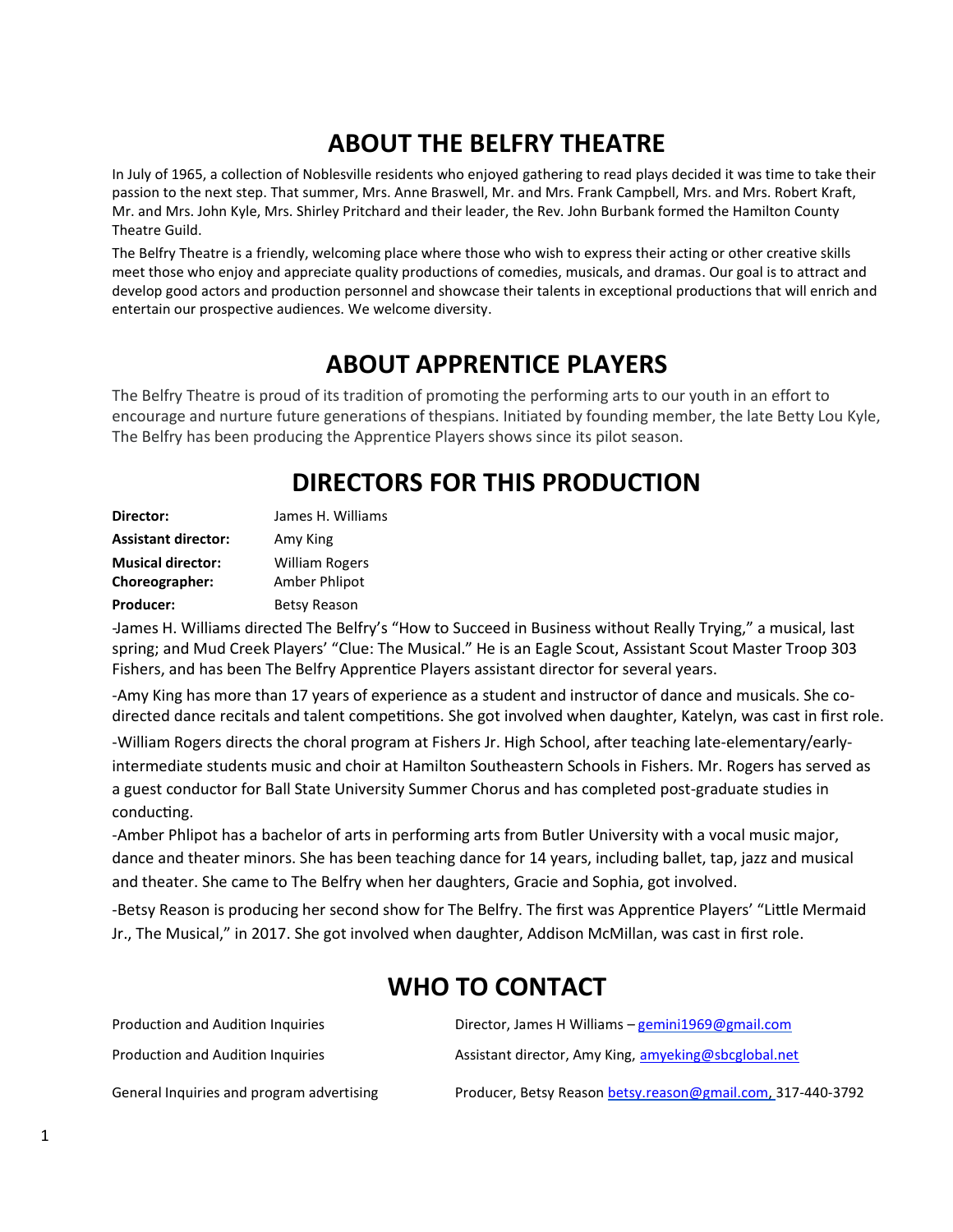## **Show dates and venue**

#### **Eight shows over two weekends at The Belfry Theatre, 10690 Greenfield Ave., Noblesville**

8 p.m. Friday, July 27 2 p.m. and 8 p.m. Saturday, July 28 2 p.m. Sunday, July 29 8 p.m. Friday, Aug. 3 2 p.m. and 8 p.m. Saturday, Aug. 4 8 p.m. Sunday, Aug. 5

## **Audition notes**

-Audition times: 7 p.m. Tuesday, June 5, and Wednesday, June 6, 2018, at The Belfry. **Open to ages 13-20.**

-Audition form is included at the end of this packet and should be fully completed prior to audition. If unable to

complete form prior, arrive early to complete.

-Bring a headshot photo if you have one, to attach to form. If not, one will be taken that evening.

-All actors will be notified by Saturday, June 9, either by email or phone.

#### **Audition**

Be prepared to sing a 16-bar song and present a two-minute comedic monologue (no songs or monologues from the show, please). Accompaniment provided; please bring piano sheet music. Or a CD or pre-recorded tracks on your electronic portable device are allowed.

#### **Rehearsals**

-Rehearsals are tentatively scheduled for 7 p.m. to 9 p.m. Monday-Thursday, beginning Monday, June 18, with rehearsal running later during tech week.

-Should you be cast, please make "Camp Rock: The Musical" the priority in your schedule. (*Any expected absences for rehearsals should be noted on the audition form. No absences are allowed during run of the show*.)

#### **Special appearances**

Cast members will make public appearances, including participating with The Belfry during the Noblesville Fourth of July Parade on July 4, and performing at the Noblesville Fireworks Festival that same evening at Noblesville High School; also at Noblesville Street Dance on July 14; and at the Hamilton County 4-H Fair on July 21. Cast members are expected to make every effort to attend these appearances.

#### **Parents**

Parents will be expected to sign up to volunteer during rehearsals and during the run of the show, to help backstage, with costumes and makeup, security, lobby, public appearances, and wherever needed.

#### **Good to know**

-Tickets are \$18 for adults, \$12 for ages 12 and younger. There are no passes for parents, families, during the eight-show run. For reservations, call (317) 773-1085 or visit [https://thebelfrytheatre.com/](https://l.facebook.com/l.php?u=https%3A%2F%2Fthebelfrytheatre.com%2F&h=ATMzM3bYFlC4ZlyB4_1YY5BLXtcXJPJGNW8_Kjw_aSKMRgj2RjJS0pbojW8Xgxr8JryP0zfzfhHn5YlXcsWPefsSexK_maksxdVHCF0NcXLScT-h6nLwK9jrcqzVCm6hg3Dt&s=1) -Crew members ages 12 and older are also being accepted. Contact the director, James H. Williams.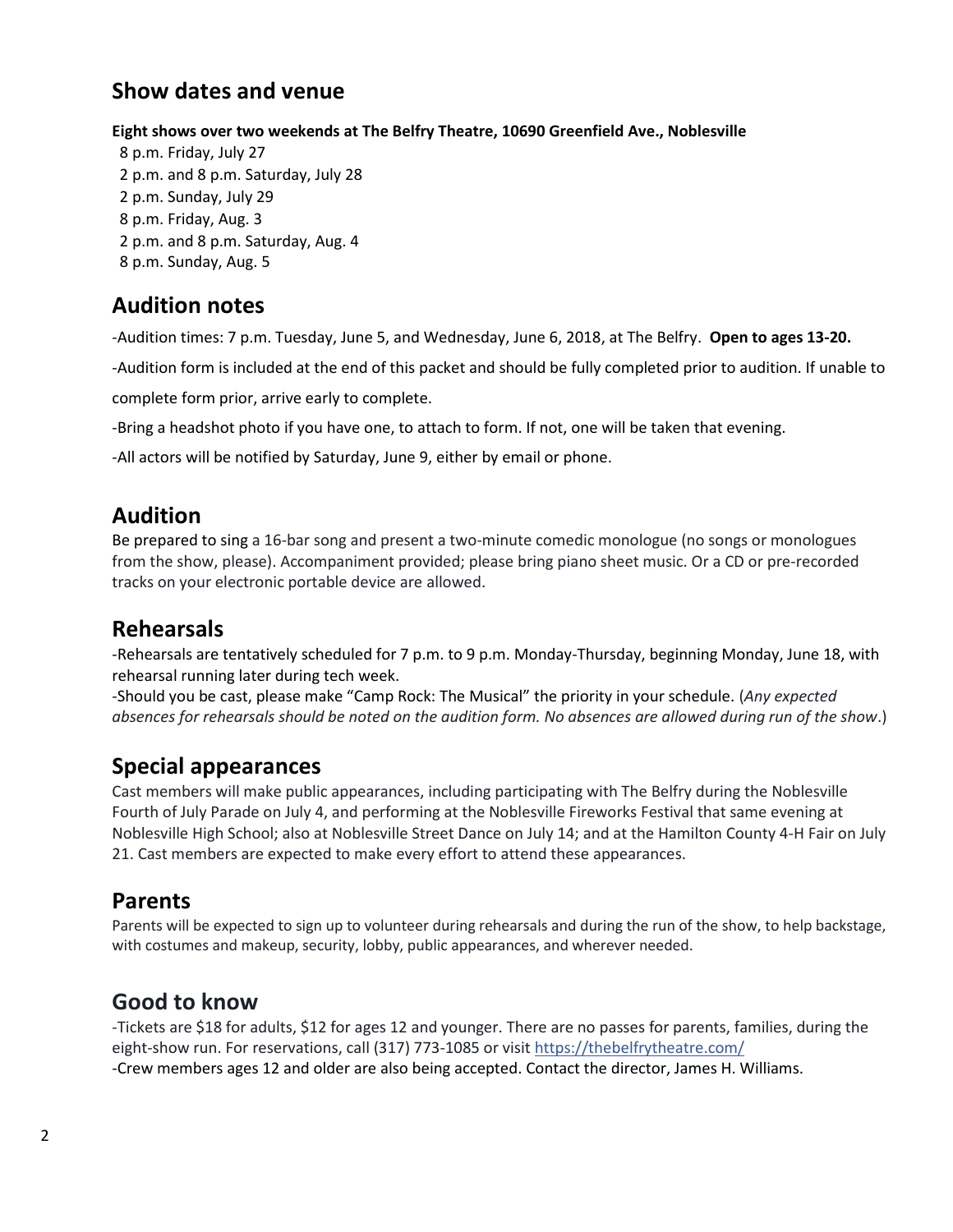## **SYNOPSIS**

**Disney's Camp Rock is a combination of The Disney Channel's "Camp Rock" and "Camp Rock 2: The Final Jam." It will fire up the stage with more than a dozen songs, including "This is Me," "Can't Back Down," "It's On" and "We Rock." A classic story of rivalry and power, the musical opens with Mitchie and her friends arriving at Camp Rock, ready to spend another summer jamming out and having the time of their lives. But the new flashy Camp Star across the lake now threatens Camp Rock's very existence.**

#### **Characters**

#### **Mitchie Torres**

A familiar face and veteran at Camp Rock. She falls for Shane. Talented, smart, outspoken. Gender: Female Age: 15 to 18 **Shane Gray** The youngest and most charismatic member of the Connect 3 band. Shane is the lead singer and Mitchie's love interest. Gender: Male Age: 13 to 15 **Nate Gray** The middle brother of the Connect 3 band. A shy drummer who falls for Dana. Gender: Male Age: 15 to 17 **Jason Gray** The oldest member and brother of the Connect 3 band. A comical, easy-going guitar player. Gender: Male Age: 17 to 20 **Caitlyn Geller** A future record mogul, Caitlyn is quirky and gifted. Mitchie's best friend. Gender: Female Age: 13 to 18 **Tess Tyler** The daughter of pop star T.J. Tyler, Tess is Camp Rock's snobby diva. Gender: Female Age: 15 to 18 **Ella Pador** A longtime Camp Rocker, she is very interested in fashion and helps with the costume designs. Gender: Female Age: 15 to 18 **Rosie Day** The new girl at Camp Rock, Rosie is eager to be a part of everything, and does all she can to save Camp Rock. Gender: Female Age: 14 to 18 **Barron James**

A hip-hop dancer and Sander's best friend. The goofy partner in crime. Gender: Male Age: 13 to 18 **Sander Loya** Barron's best friend and partner in crime. The brains of the mischievous duo. Gender: Male Age: 14 to 18 **Andy Hosten** The quintessential drummer from Camp Rock. Cool and chill. Gender: Male Age: 13 to 18 **Brown Cesario** A former rock star and the new owner of Camp Rock. Brown cares about keeping the integrity of the camp intact. Passionate, musical, kind-hearted. Gender: Male Age: 40 to 50 **Dana Turner** Axel Turner's daughter and Nate's love interest. A talented musician embarrassed by her father. Sweet, sincere. Gender: Female Age: 13 to 18 **Luke Williams** A big talent with an ego to match. **Axel Turner** Founder of Camp Star. A former rock star himself, he is Brown's nemesis and Dana's father. Competitive, ruthless, delusional. Gender: Male Age: 35 to 45 **Georgina Farlow** A reality television host hired by Axel to host the "Final Jam." Slick, enthusiastic, a hot-shot. Gender: Female Age: 25 to 45 **Ensemble** Camp Rockers Star Campers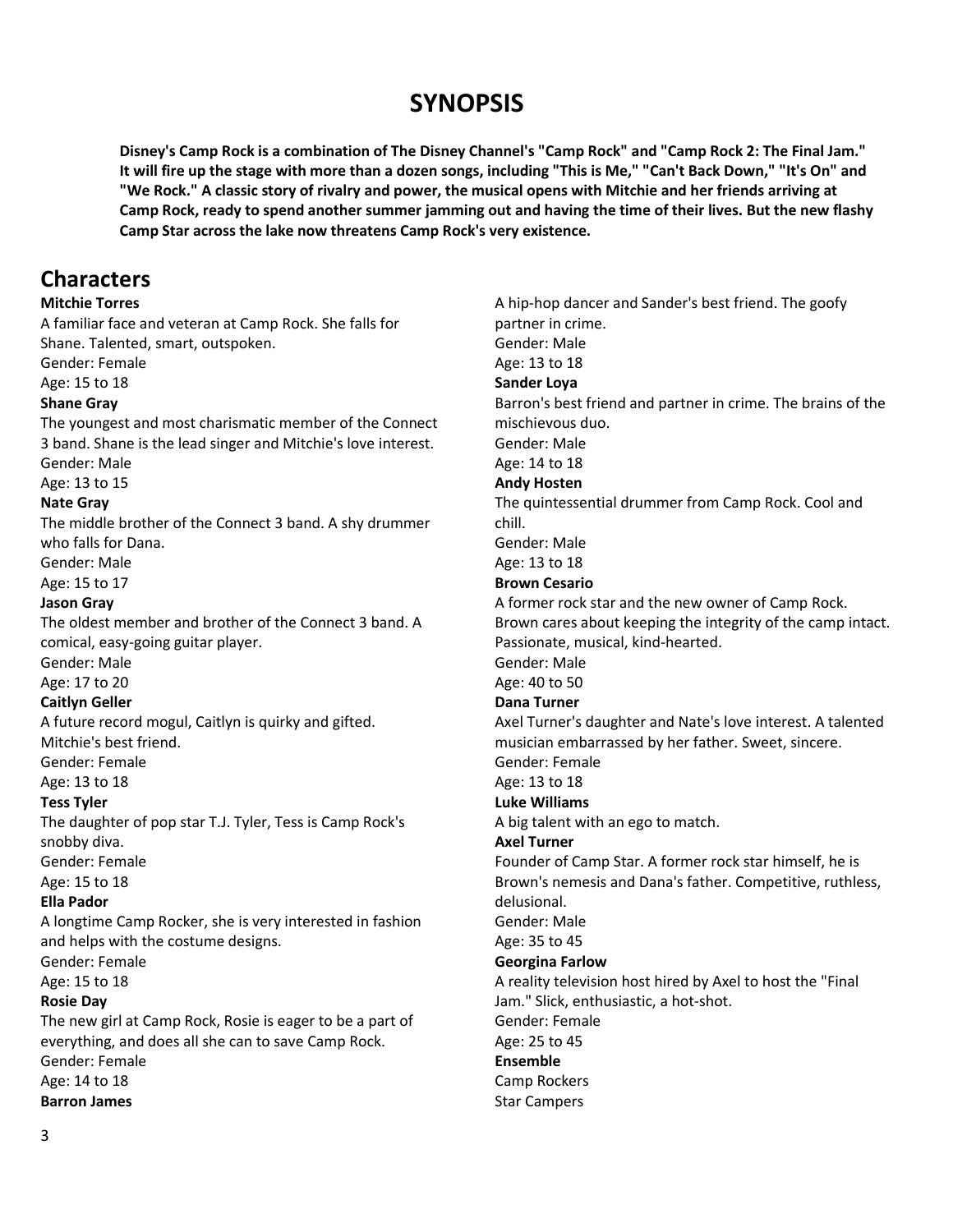

# **Welcome to The Belfry Theatre AUDITION/CONTACT FORM**

Please fill out as much of the requested information below as possible, or *circle*the appropriate choice where applicable. **PLEASE PRINT CLEARLY**

|                                                               |                       | Email Address: 1988 Contract Address: 2008 Contract Address: 2008 Contract Address: 2008 Contract Address: 200 |       |                                                                                                             |        |  |  |
|---------------------------------------------------------------|-----------------------|----------------------------------------------------------------------------------------------------------------|-------|-------------------------------------------------------------------------------------------------------------|--------|--|--|
|                                                               |                       |                                                                                                                |       | (dad cell)                                                                                                  |        |  |  |
|                                                               |                       |                                                                                                                |       |                                                                                                             |        |  |  |
| T-shirt size: YM YL AXS AS AM AL AXL AXXL (circle)            |                       |                                                                                                                |       |                                                                                                             |        |  |  |
|                                                               |                       |                                                                                                                |       |                                                                                                             |        |  |  |
|                                                               |                       |                                                                                                                |       |                                                                                                             |        |  |  |
|                                                               |                       |                                                                                                                |       | NOTABLE PREVIOUS PERFORMANCE EXPERIENCE OR ROLES (May continue on another sheet, bio may also be attached): |        |  |  |
|                                                               |                       |                                                                                                                |       |                                                                                                             |        |  |  |
|                                                               |                       |                                                                                                                |       |                                                                                                             |        |  |  |
|                                                               |                       |                                                                                                                |       |                                                                                                             |        |  |  |
|                                                               |                       |                                                                                                                |       |                                                                                                             |        |  |  |
| <b>Vocal range:</b> (please circle): Alto Soprano             |                       | Bass Baritone                                                                                                  | Tenor |                                                                                                             |        |  |  |
|                                                               |                       |                                                                                                                | No    |                                                                                                             |        |  |  |
| Have you been involved in any choir/choral work (circle)? Yes |                       |                                                                                                                |       |                                                                                                             |        |  |  |
| Do you read music (circle)?                                   | <b>YES</b>            | A bit<br>NO.                                                                                                   |       |                                                                                                             |        |  |  |
|                                                               | YES                   | NO.<br>A bit                                                                                                   |       |                                                                                                             |        |  |  |
| Do you sing harmony (circle)?                                 |                       |                                                                                                                |       |                                                                                                             |        |  |  |
| <b>ROLE(S) AUDITIONING FOR:</b>                               |                       |                                                                                                                |       |                                                                                                             |        |  |  |
| Would you consider other roles?                               | <b>Example 19 YES</b> | NO.                                                                                                            |       | Would you consider playing a role of the opposite sex? YES NO                                               |        |  |  |
| Would you accept an ensemble role? YES                        |                       | NO.                                                                                                            |       |                                                                                                             |        |  |  |
| Do you have any music or dance training? YES NO               |                       |                                                                                                                |       | Do you want to be a part of the crew?                                                                       | YES NO |  |  |

#### **OTHER OPPORTUNITIES OF INTEREST WITH US:**

STAGE MANAGER LIGHTBOARD SPOT LIGHT SPECIAL EFFECTS PROPS SEWING/COSTUMES SET BUILDING SET PAINTING FRONT OF HOUSE PHOTOGRAPHY CHOREOGRAPHY HAIR/MAKEUP

#### **CONFLICTS AT THIS TIME? If so, please list dates and times of conflicts.**